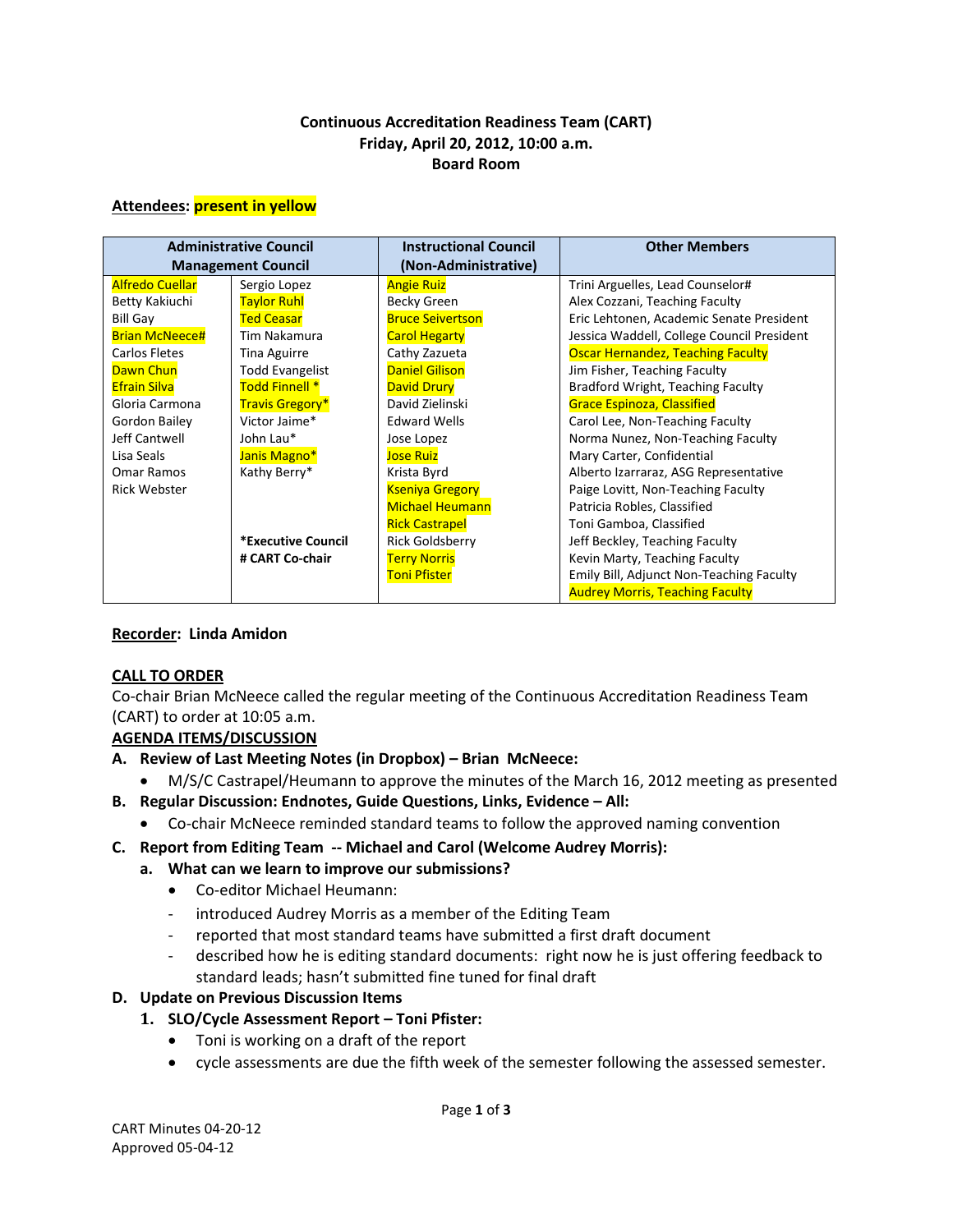- of classes currently taught between fall 2008 to fall 2011, 58% have been assessed at least once; 44% of courses were assessed last academic year
- has provided a status report to the chairs and asked them to remind faculty to complete assessments
- CART Co-chair McNeece reminded faculty that cycle assessment is not the end of the SLO process, program level outcomes must be assessed and improvements in both areas must also be determined
- David Drury recommended utilization of a master calendar with due dates for completion of various SLO tasks as a way to improve SLO processes

#### **2. Repository for Evidence Documents – Brian McNeece:**

#### **a. Compiling your Evidence folder**

- demonstrated how to access the repository
- recommended organizing the evidence folder in Dropbox so that it can easily be migrated to the repository

#### **3. Building standards into mission statements of each committee – Brian McNeece:**

• reported that he has not gotten very far on this project; the Curriculum Committee is done; he has discussed with College Council and Academic Senate

#### **4. CART Campus-wide Newsletter – Brian McNeece**

• No report

#### **5. Substantive Change Proposals – Kathy Berry**

• In VP Berry's absence, Linda Amidon reported that 16 draft proposals were initially submitted to the Commission; the Commission confirmed that five required formal review by the Commission's Substantive Change Committee, and the five final proposals would be mailed today

# **6. Cal-PASS training - Kathy Berry and Dawn Chun**

• Co-chair McNeece reported that he and Dawn Chun will review the Cal-PASS manual and provide training on May 4

# **7. Attendance Patterns of CART meetings – Brian McNeece:**

# • No report

# **8. Revising program review template – Brian McNeece for Travis, Omar, Carlos**

- Staffing Committee Lead/CHRO Travis Gregory reported on the Staffing Committee's recommended revisions to the program review and resource request template: add fields to accurately describe the staff position requested (i.e., position title, classification (fulltime, part-time, etc.), months of service for non-faculty requests); limit to one position per request form
- CART Co-chair McNeece stated that the APR has become a budget tool only; its function should be expanded to include some info regarding program performance and relate to EMPC objectives

# **E. New Discussion**

# **a. Results of student complaint to ACCJC about Spanish class – Brian McNeece:**

- reported on the Commission's action on the complaint (resolved in favor of IVC)
- gave kudos to Jose Ruiz, Languages and Speech Communication Department Chair, for his work on the District's response to the complaint

# **b. How to use Chancellor's Office Data Mart – Dawn Chun (20 minutes):**

• demonstrated how to download data from Data Mart on the Chancellor's Office website and convert to a spreadsheet